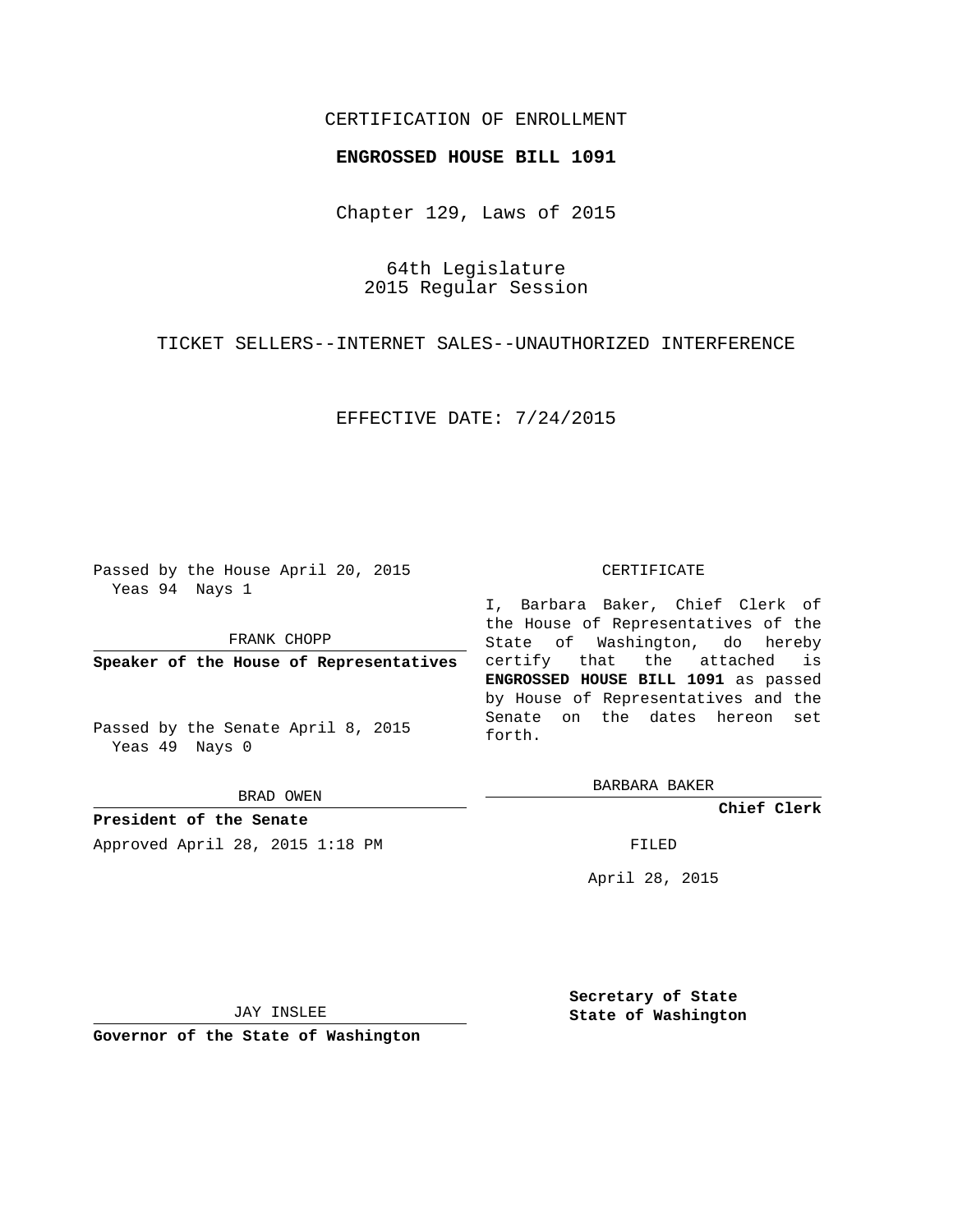#### **ENGROSSED HOUSE BILL 1091**

### AS AMENDED BY THE SENATE

#### Passed Legislature - 2015 Regular Session

# **State of Washington 64th Legislature 2015 Regular Session**

**By** Representatives Van De Wege, Klippert, Carlyle, Fey, Goodman, Tarleton, Holy, Gregerson, Jinkins, Lytton, Stanford, Orwall, Kirby, Fitzgibbon, Sawyer, Ryu, Riccelli, and Morris; by request of Attorney General

Prefiled 01/08/15. Read first time 01/12/15. Referred to Committee on Technology & Economic Development.

 AN ACT Relating to the unauthorized interference of ticket sales over the internet; and adding a new chapter to Title 19 RCW.

BE IT ENACTED BY THE LEGISLATURE OF THE STATE OF WASHINGTON:

 NEW SECTION. **Sec. 1.** It is the intent of the legislature to protect consumers and ticket sellers from software that simulates the action of a human being purchasing tickets from a ticket seller in order to evade controls and measures on a ticket seller's web site. The legislature is concerned by the use of software, commonly referred to as BOTs (web robots), to interfere with the operation of ticket sales over the internet, gaining unauthorized priority access to purchasing tickets, and thereby reducing access to the general public of online ticket sales at the intended original price. In order to protect consumers and ticket sellers, the legislature intends to prohibit acts and practices of persons that use or sell software to circumvent, thwart, interfere with, or evade a security measure, access control system, or other control or measure on a ticket seller's internet web site. It is not the intent of the legislature to interrupt the online ticket buying process established by the authorized ticket seller, including the distribution of tickets to season ticket holders.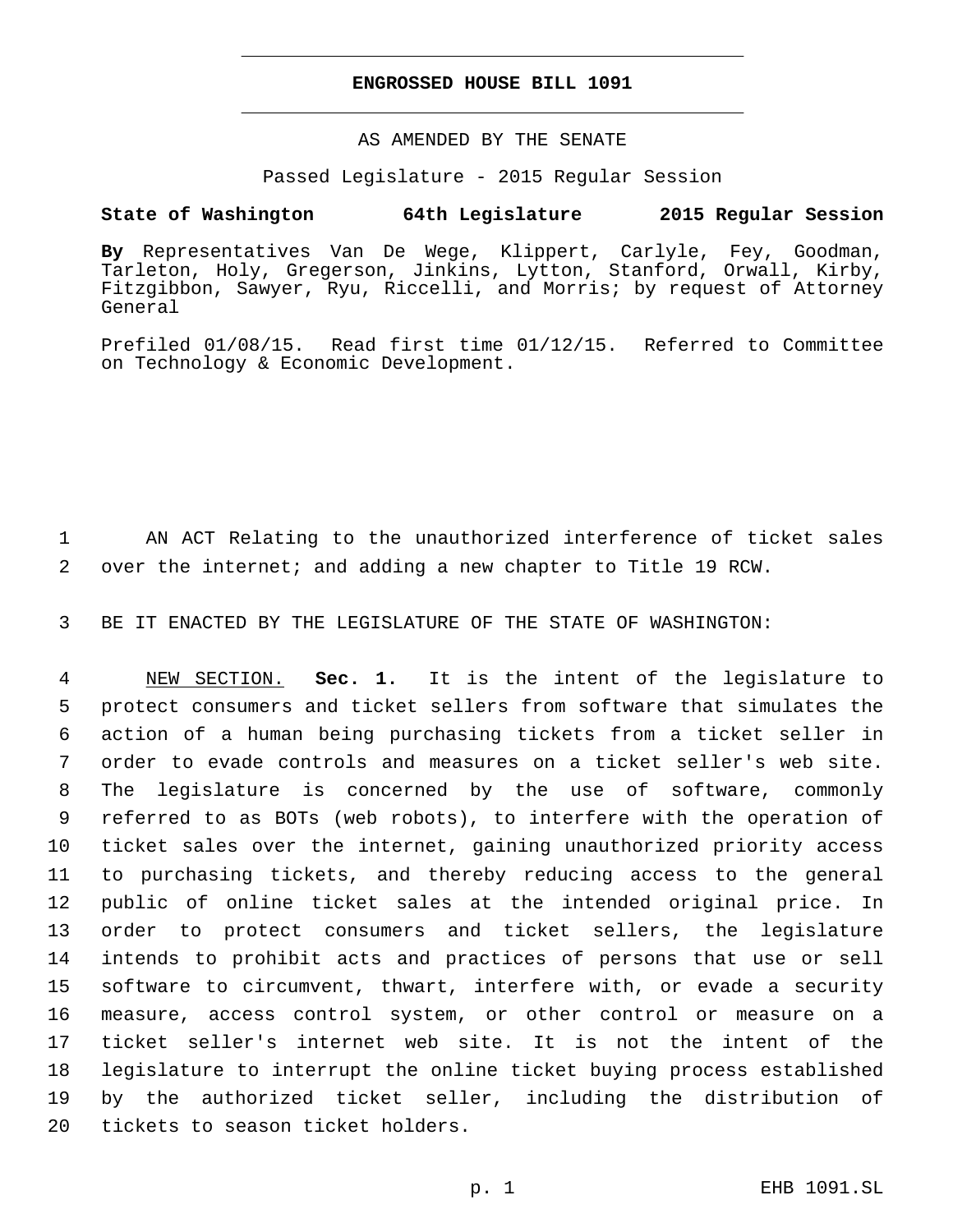NEW SECTION. **Sec. 2.** The definitions in this section apply throughout this chapter unless the context clearly requires otherwise.

 (1) "Admission ticket" means evidence of a right of entry to a 5 venue or an entertainment event.

 (2) "Affinity group" means an identifiable group of people who are members of the same organization, or who are customers of the 8 same person, and who enjoy special privileges.

 (3) "Event" means a concert, theatrical performance, sporting event, exhibition, show, or other similar activity held in this 11 state.

 (4) "Initial sale" means the first sale of an admission ticket by the ticket seller. "Initial sale" also includes the distribution of admission tickets under an agreement between the ticket seller and 15 the recipient.

 (5) "Person" means any individual, partnership, corporation, limited liability company, other organization, or any combination 18 thereof.

 (6) "Place of entertainment" means any privately or publicly owned or operated entertainment facility within this state, such as a theater, stadium, museum, arena, park, racetrack, or other place where concerts, theatrical performances, sporting events, exhibitions, shows, or other similar activities are held and for 24 which an entry fee is charged.

 (7) "Presale" means a sale of admission tickets at or below the price printed on the ticket by, or with the permission of, a ticket seller, prior to their release to the general public.

 (8) "Promoter" means a person who organizes financing and 29 publicity for an entertainment event.

 (9) "Ticket seller" means a person that makes admission tickets available, directly or indirectly, at an initial presale or sale to the general public, and may include an owner or operator of a place of entertainment, a sponsor or promoter of an event, a sports team participating in an event, a fan club or affinity group, a theater company, a musical group, or similar participant in an event, or an 36 employee or agent of any such person.

NEW SECTION. **Sec. 3.** (1) A person may not: